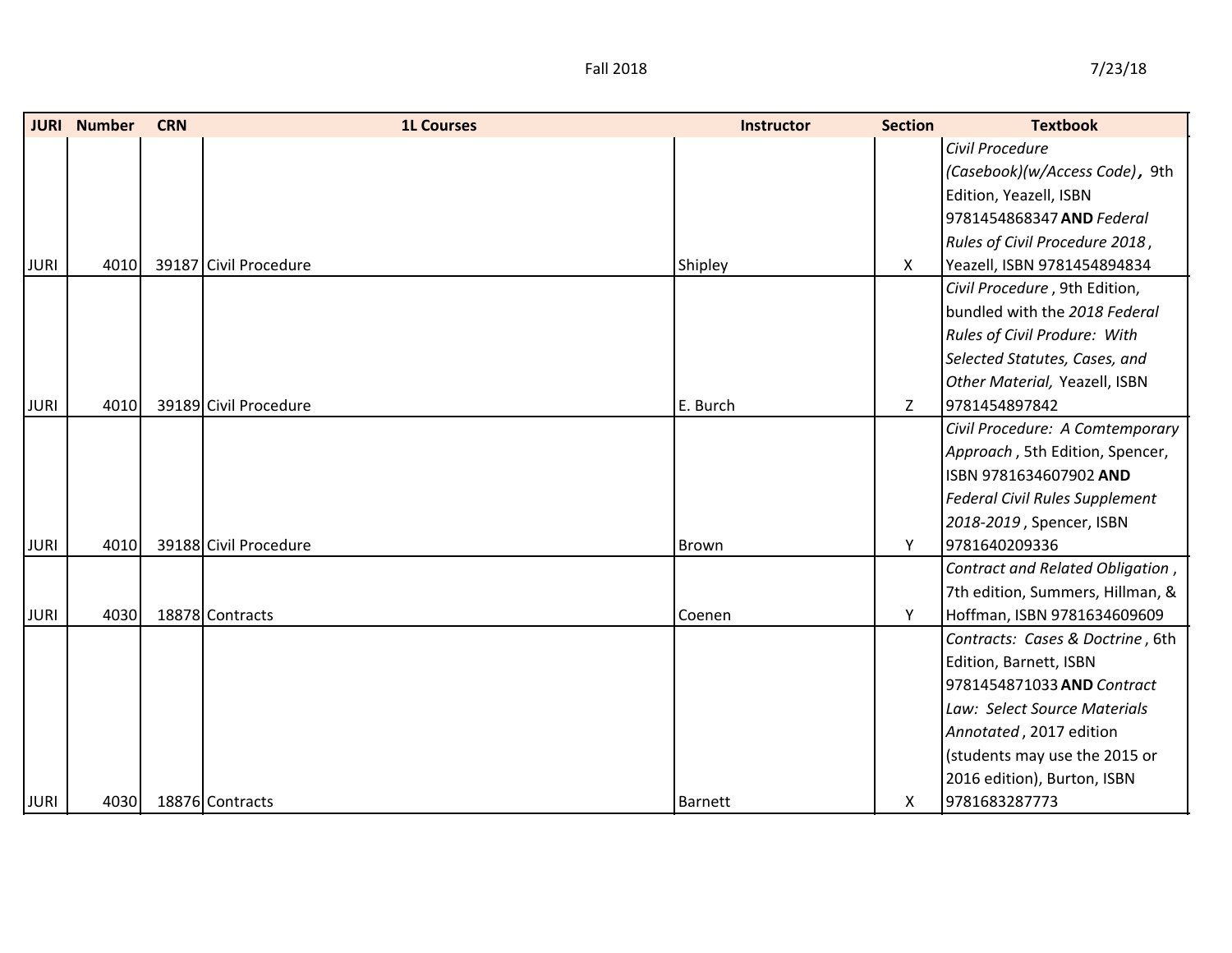|             |      |                       |         |                | Contracts: Cases & Doctrine, 6th   |
|-------------|------|-----------------------|---------|----------------|------------------------------------|
|             |      |                       |         |                | Edition, Barnett, ISBN             |
|             |      |                       |         |                | 9781454871033 AND Contract         |
|             |      |                       |         |                | Law: Select Source Materials       |
|             |      |                       |         |                | Annotated, 2017 edition            |
|             |      |                       |         |                | (students may use the 2015 or      |
|             |      |                       |         |                | 2016 edition), Burton, ISBN        |
| <b>JURI</b> | 4030 | 18879 Contracts       | Barnett | Z              | 9781683287773                      |
|             |      |                       |         |                | A Practical Guide to Legal Writing |
|             |      |                       |         |                | & Legal Method, 6th Edition,       |
|             |      |                       |         |                | Dernbach et al., ISBN              |
| <b>JURI</b> | 4071 | 28355 Legal Writing I | Hale    | X1             | 9781454880813                      |
|             |      |                       |         |                | Aspen Handbook for Legal           |
|             |      |                       |         |                | Writers, 4th Edition, Bouchoux,    |
| <b>JURI</b> | 4071 | 28373 Legal Writing I | Trimble | Z1             | ISBN 9781454885184                 |
|             |      |                       |         |                | Legal Writing - Process, Analysis, |
|             |      |                       |         |                | and Organization,                  |
|             |      |                       |         |                | 6th Edition, Edwards, ISBN         |
| <b>JURI</b> | 4071 | 28370 Legal Writing I | Clutter | Y1             | 9781454841548                      |
|             |      |                       |         |                | Legal Writing & Analysis, 4th      |
|             |      |                       |         |                | Edition, Edwards, ISBN             |
| <b>JURI</b> | 4071 | 28369 Legal Writing I | Nesset  | X <sub>2</sub> | 9781454857983                      |
|             |      |                       |         |                | Legal Writing: Process, Analysis   |
|             |      |                       |         |                | and Organization, 6th Edition,     |
| <b>JURI</b> | 4071 | 28371 Legal Writing I | Conner  | Y2             | Edwards, ISBN 9781454841548        |
|             |      |                       |         |                | A Practical Guide to Legal Writing |
|             |      |                       |         |                | & Legal Method, 6th Edition,       |
|             |      |                       |         |                | Dernbach et al., ISBN              |
| <b>JURI</b> | 4071 | 28374 Legal Writing I | Mangan  | Z <sub>2</sub> | 9781454880813                      |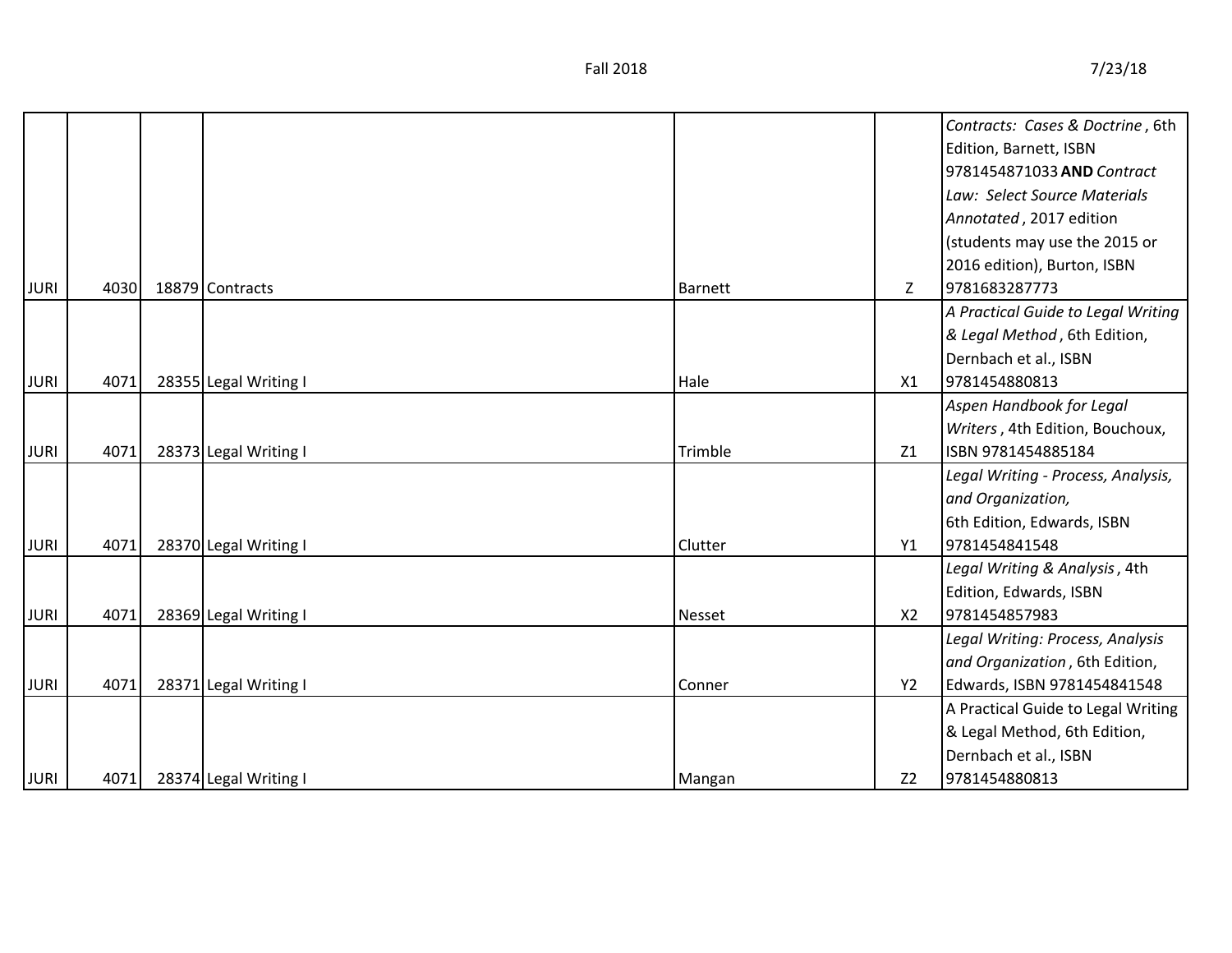|             |      |                        |                |                | Bluebook: Uniform System of      |
|-------------|------|------------------------|----------------|----------------|----------------------------------|
|             |      |                        |                |                | Citation, 20th Edition, Harvard  |
|             |      |                        |                |                | Law Review, ISBN 9780692400197   |
|             |      |                        |                |                | <b>AND</b> User's Guide to the   |
|             |      |                        |                |                | Bluebook, 20th Edition, Dworsky, |
|             |      |                        |                |                | ISBN 9780837740171               |
| <b>JURI</b> | 4072 | 35233 Legal Research I | Striepe        | X1             |                                  |
|             |      |                        |                |                | Bluebook: Uniform System of      |
|             |      |                        |                |                | Citation, 20th Edition, Harvard  |
|             |      |                        |                |                | Law Review, ISBN 9780692400197   |
|             |      |                        |                |                | <b>AND</b> User's Guide to the   |
|             |      |                        |                |                | Bluebook, 20th Edition, Dworsky, |
|             |      |                        |                |                | ISBN 9780837740171               |
| <b>JURI</b> | 4072 | 35234 Legal Research I | <b>Bradley</b> | X <sub>2</sub> |                                  |
|             |      |                        |                |                | Bluebook: Uniform System of      |
|             |      |                        |                |                | Citation, 20th Edition, Harvard  |
|             |      |                        |                |                | Law Review, ISBN 9780692400197   |
|             |      |                        |                |                | <b>AND</b> User's Guide to the   |
|             |      |                        |                |                | Bluebook, 20th Edition, Dworsky, |
|             |      |                        |                |                | ISBN 9780837740171               |
| <b>JURI</b> | 4072 | 35235 Legal Research I | Cahill         | Y1             |                                  |
|             |      |                        |                |                | Bluebook: Uniform System of      |
|             |      |                        |                |                | Citation, 20th Edition, Harvard  |
|             |      |                        |                |                | Law Review, ISBN 9780692400197   |
|             |      |                        |                |                | <b>AND</b> User's Guide to the   |
|             |      |                        |                |                | Bluebook, 20th Edition, Dworsky, |
|             |      |                        |                |                | ISBN 9780837740171               |
| <b>JURI</b> | 4072 | 35236 Legal Research I | Watson         | Y2             |                                  |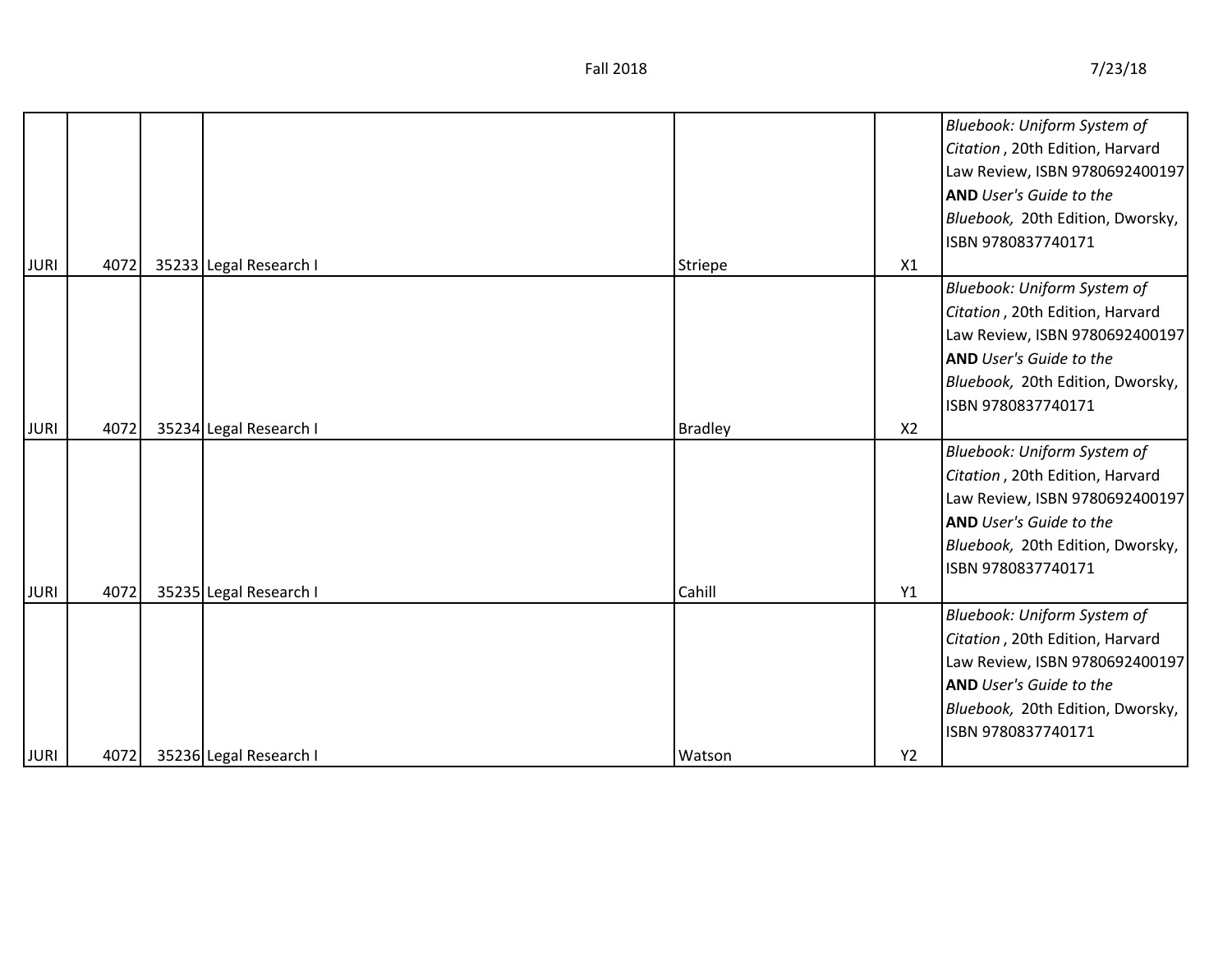|             |                    |             |                                       |                   |                           | Bluebook: Uniform System of       |
|-------------|--------------------|-------------|---------------------------------------|-------------------|---------------------------|-----------------------------------|
|             |                    |             |                                       |                   |                           | Citation, 20th Edition, Harvard   |
|             |                    |             |                                       |                   |                           | Law Review, ISBN 9780692400197    |
|             |                    |             |                                       |                   |                           | <b>AND</b> User's Guide to the    |
|             |                    |             |                                       |                   |                           | Bluebook, 20th Edition, Dworsky,  |
|             |                    |             |                                       |                   |                           | ISBN 9780837740171                |
| <b>JURI</b> | 4072               |             | 35237 Legal Research I                | Taylor            | Z1                        |                                   |
|             |                    |             |                                       |                   |                           | Bluebook: Uniform System of       |
|             |                    |             |                                       |                   |                           | Citation, 20th Edition, Harvard   |
|             |                    |             |                                       |                   |                           | Law Review, ISBN 9780692400197    |
|             |                    |             |                                       |                   |                           | <b>AND</b> User's Guide to the    |
|             |                    |             |                                       |                   |                           | Bluebook, 20th Edition, Dworsky,  |
|             |                    |             |                                       |                   |                           | ISBN 9780837740171                |
| <b>JURI</b> | 4072               |             | 35238 Legal Research I                | Tubinis           | Z <sub>2</sub>            |                                   |
|             |                    |             |                                       |                   |                           | Cases & Materials on Torts, 11th  |
|             |                    |             |                                       |                   |                           | Edition, Epstein, ISBN            |
| <b>JURI</b> | 4120               | 18898 Torts |                                       | Wells             | Z                         | 9781454868255                     |
|             |                    |             |                                       |                   |                           | Tort Law and Alternatives, 10th   |
|             |                    |             |                                       |                   |                           | Edition, Franklin and Rabin, ISBN |
| <b>JURI</b> | 4120               | 18896 Torts |                                       | Khan              | $\boldsymbol{\mathsf{X}}$ | 9781634593007                     |
|             |                    |             |                                       |                   |                           | Tort Law and Alternatives, 10th   |
|             |                    |             |                                       |                   |                           | Edition, Franklin and Rabin, ISBN |
| <b>JURI</b> | 4120               | 18897 Torts |                                       | Leonard           | Υ                         | 9781634593007                     |
|             | <b>JURI</b> Number | <b>CRN</b>  | <b>Upper Level Courses</b>            | <b>Instructor</b> | <b>Section</b>            |                                   |
|             |                    |             |                                       |                   |                           | Judicial Clerkships: A Practical  |
|             |                    |             |                                       |                   |                           | Guide, Dunnewold,                 |
| <b>JURI</b> | 4088               |             | 34893 Writing for Judicial Clerkships | Clutter           | A                         | ISBN 9781594606410                |
|             |                    |             |                                       |                   |                           | A Practical Guide to Appellate    |
|             |                    |             |                                       |                   |                           | Advocacy, 3rd Edition, Beazley,   |
| <b>JURI</b> | 4150               |             | 18908 Appellate Advocacy              | T. Burch          | Α                         | ISBN 9780735585102                |
|             |                    |             |                                       |                   |                           | Constitutional Law, 5th Edition,  |
|             |                    |             |                                       |                   |                           | Chemerinsky, ISBN                 |
| <b>JURI</b> | 4190               |             | 18913 Constitutional Law II           | West              | A                         | 9781454876472                     |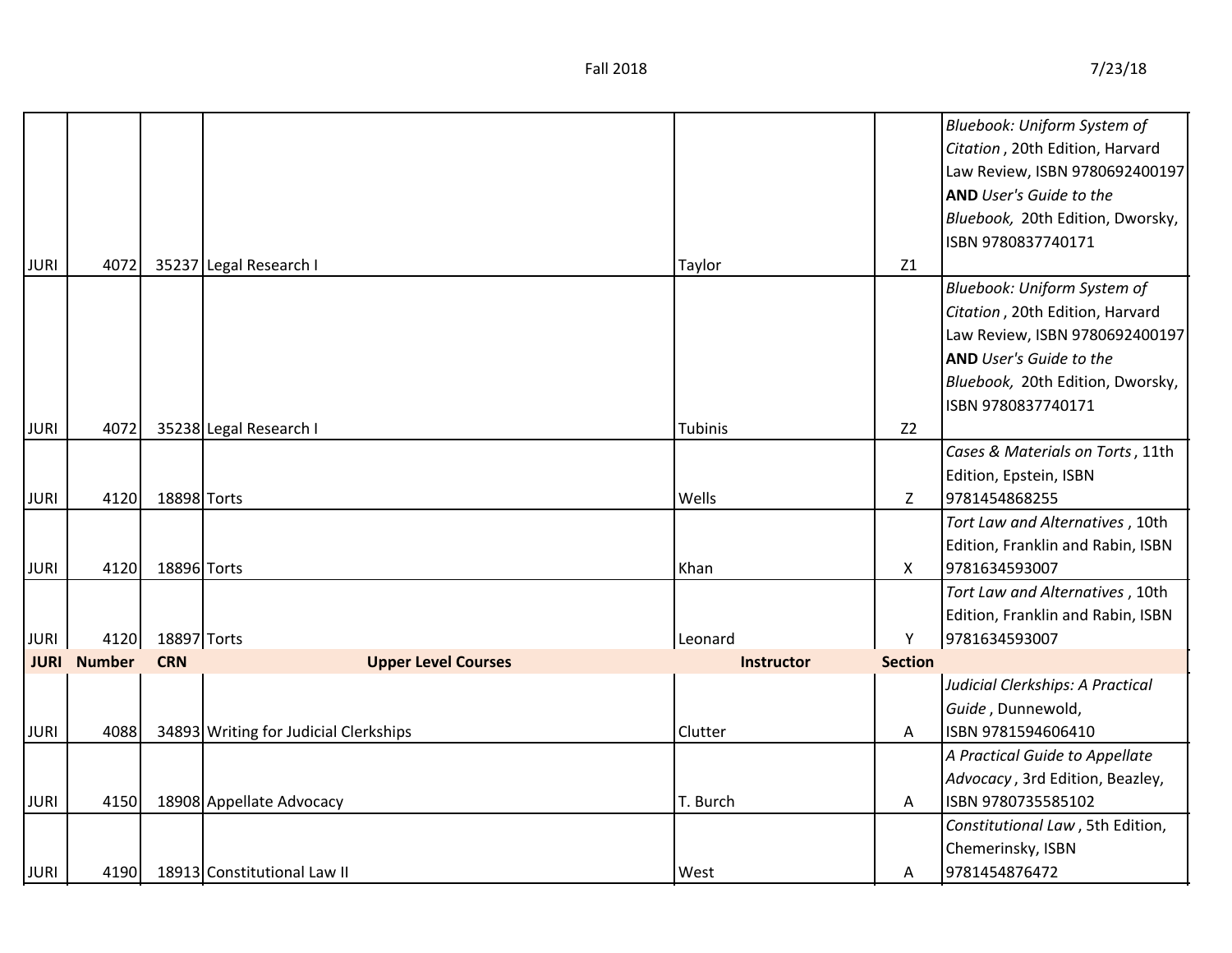|             |      |                                                |               |   | Democracy and Distrust: A                |
|-------------|------|------------------------------------------------|---------------|---|------------------------------------------|
|             |      |                                                |               |   | Theory of Jucicial Review, Ely,          |
|             |      |                                                |               |   | ISBN 9780674196377 AND The               |
|             |      |                                                |               |   | Federalist, Cooke, ISBN                  |
| <b>JURI</b> | 4196 | 39220 Constitutional Theory                    | Coenen        | A | 9780819560773                            |
|             |      |                                                |               |   | Commentaries and Cases on the            |
|             |      |                                                |               |   | Law of Business Organization, 5th        |
|             |      |                                                |               |   | Edition, Allen & Kraakman, ISBN          |
|             |      |                                                |               |   | 9781454870616 AND                        |
|             |      |                                                |               |   | <b>Corporations and Other Business</b>   |
|             |      |                                                |               |   | Organizations: Statutes, Rules,          |
|             |      |                                                |               |   | Materials, and Forms, 2018               |
|             |      |                                                |               |   | Edition, Eisenberg & Cox, ISBN           |
| <b>JURI</b> | 4210 | 18914 Corporations                             | Bruner        | A | 9781640208308                            |
|             |      |                                                |               |   | <b>Corporations &amp; Other Business</b> |
|             |      |                                                |               |   | Associations Cases (w/BndIn), 8th        |
|             |      |                                                |               |   | Edition, O'Kelley, ISBN                  |
| <b>JURI</b> | 4210 | 19087 Corporations                             | Miller        | B | 9781454883029                            |
| <b>JURI</b> | 4213 | 35023 Legal Negotiation and Settlement         | <b>McNiff</b> | A | No Textbook Required                     |
| <b>JURI</b> | 4215 | 18918 Anatomy of a Mergers and Aquisition Deal | Morgan        | A | No Textbook Required                     |
|             |      |                                                |               |   | <b>Bankruptcy Simulations: A Bridge</b>  |
|             |      |                                                |               |   | to Practice, 1st Edition, White et       |
|             |      |                                                |               |   | al., ISBN 9781634603188                  |
| <b>JURI</b> | 4225 | 39793 Bankruptcy Litigation                    | Levengood     | A |                                          |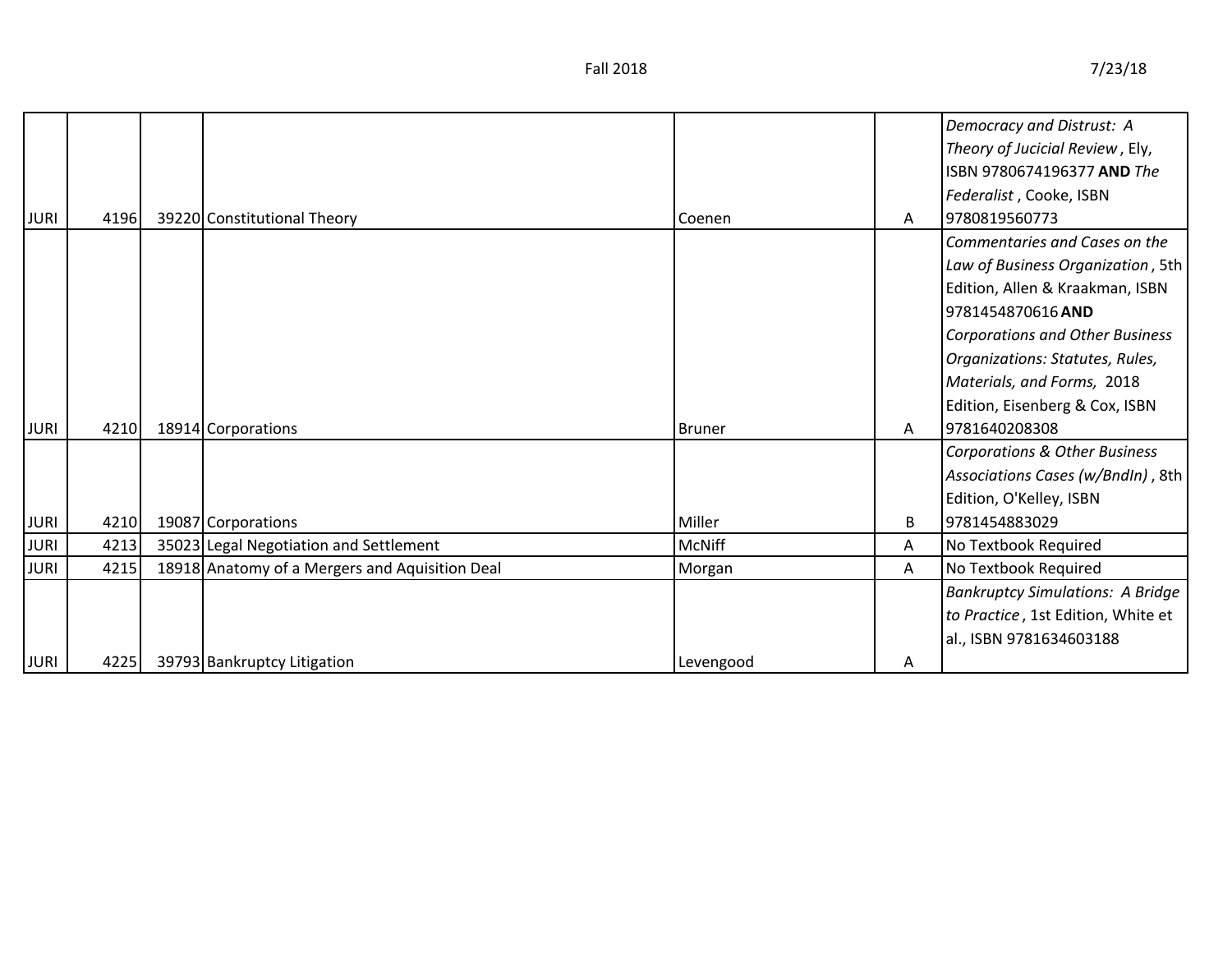|             |      |                                      |            |              | Learning Evidence: From the                 |
|-------------|------|--------------------------------------|------------|--------------|---------------------------------------------|
|             |      |                                      |            |              | <b>Federal Rules to the Courtroom</b>       |
|             |      |                                      |            |              | (Learning Series), 4th Edition,             |
|             |      |                                      |            |              | Merritt & Simmons, ISBN                     |
|             |      |                                      |            |              | 9781634606462 NOTE: This is a               |
|             |      |                                      |            |              | text that comes with an interative          |
|             |      |                                      |            |              | online component. You can either            |
|             |      |                                      |            |              | get the hard copy of the text or            |
|             |      |                                      |            |              | purchse the E-Book version with             |
|             |      |                                      |            |              | the online component, ISBN                  |
| <b>JURI</b> | 4250 | 27039 Evidence                       | Mayson     | $\mathsf{A}$ | 9781640203860                               |
|             |      |                                      |            |              | <b>International Criminal Law &amp; Its</b> |
|             |      |                                      |            |              | Enforcement Cases & Materials,              |
|             |      |                                      |            |              | 3rd Edition, Schaack & Slye, ISBN           |
| <b>JURI</b> | 4270 | 39236 International Criminal Law     | Amann      | $\mathsf{A}$ | 9781609304621                               |
|             |      |                                      |            |              | Criminal Procedure Stories,                 |
|             |      |                                      |            |              | Steiker, ISBN 9781587789830                 |
|             |      |                                      |            |              | <b>AND</b> Evidence Stories, Lempert,       |
| <b>JURI</b> | 4275 | 39214 Landmark Cases in Criminal Law | J. Cook    | A            | ISBN 9781599410067                          |
| <b>JURI</b> | 4278 | 39565 Criminal Law Drafting          | M. Trimble | A            | No Textbook Required                        |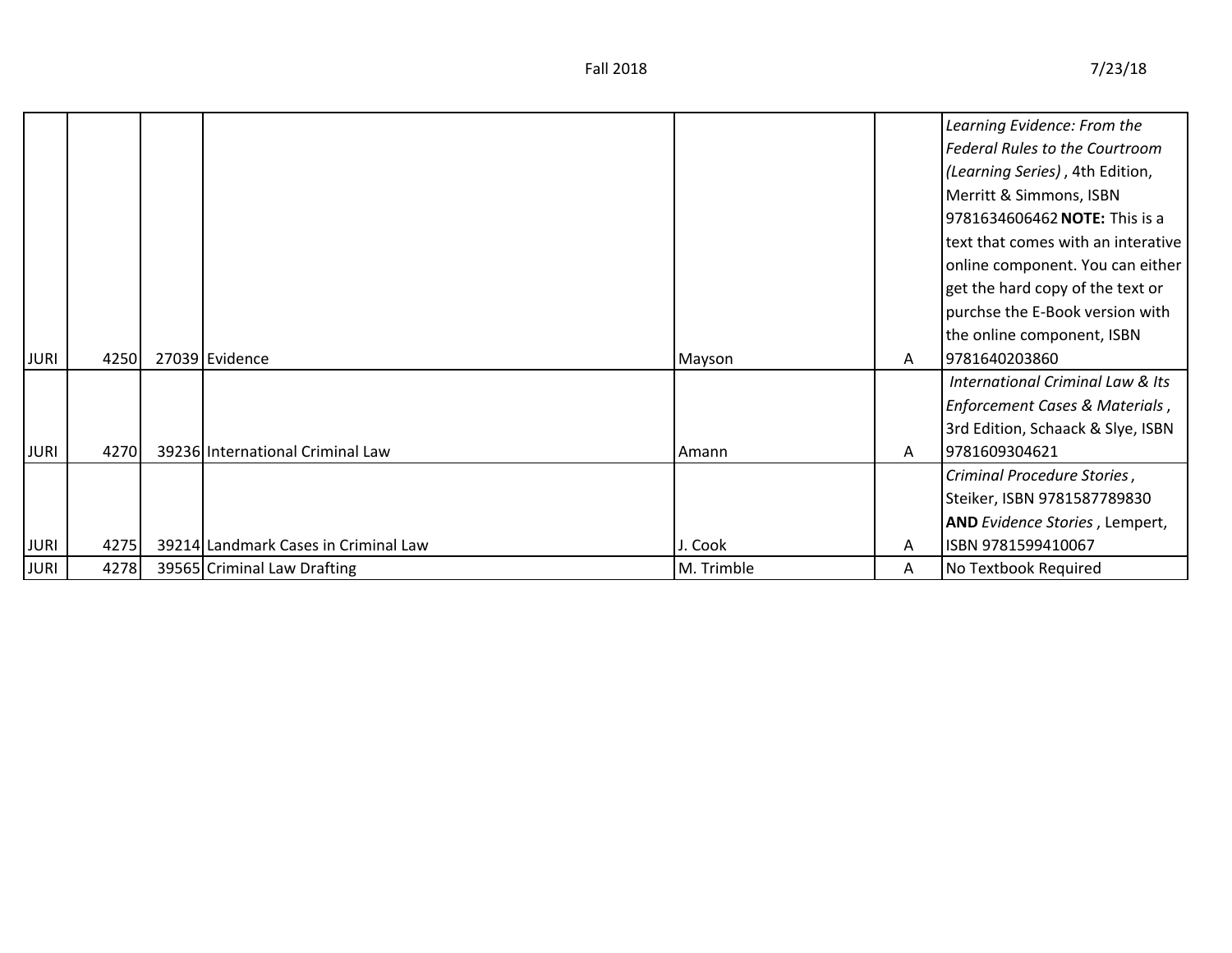| <b>JURI</b> | 4320 | 19093 Administrative Law              | Shipley | Α | Asimow, ISBN 780314283795                                          |
|-------------|------|---------------------------------------|---------|---|--------------------------------------------------------------------|
|             |      |                                       |         |   | Law (Casebook), 4th Edition,                                       |
|             |      |                                       |         |   | State & Federal Administrative                                     |
| <b>JURI</b> | 4300 | 19090 The Law and Ethics of Lawyering | Sawyer  | A | ISBN 9781628101720                                                 |
|             |      |                                       |         |   | Casebook Series, Southworth,                                       |
|             |      |                                       |         |   | The Legal Profession, American                                     |
| <b>JURI</b> | 4280 | 19092 Trusts and Estates I            | Hall    | Α |                                                                    |
|             |      |                                       |         |   | the library's copy as well).                                       |
|             |      |                                       |         |   | there may be others relying on                                     |
|             |      |                                       |         |   | reserve copy--but be aware that                                    |
|             |      |                                       |         |   | reading using the Library's                                        |
|             |      |                                       |         |   | couple of classes, or do your                                      |
|             |      |                                       |         |   | from a classmate for the first                                     |
|             |      |                                       |         |   | shipping (or to borrow a book                                      |
|             |      |                                       |         |   | prepared to pay for expedited                                      |
|             |      |                                       |         |   | if you fail to order early, be                                     |
|             |      |                                       |         |   | plan ahead, and order early. And                                   |
|             |      |                                       |         |   | book in time for our first class. So                               |
|             |      |                                       |         |   | need to be sure to have your                                       |
|             |      |                                       |         |   | Amazon Prime shipping, and you                                     |
|             |      |                                       |         |   | but they may not come with free                                    |
|             |      |                                       |         |   | available online for under \$30,                                   |
|             |      |                                       |         |   | at a small cost: used copies are                                   |
|             |      |                                       |         |   | effort to save you each<br>approximately \$200, but it comes       |
|             |      |                                       |         |   |                                                                    |
|             |      |                                       |         |   | the new 10th edition. This is an                                   |
|             |      |                                       |         |   | PLEASE NOTE: We are using the<br>9th edition of the case book, not |
|             |      |                                       |         |   | Dukeminier, ISBN 781454824572                                      |
|             |      |                                       |         |   | (Casebook), 9th Edition,                                           |
|             |      |                                       |         |   | Wills, Trusts & Estates                                            |
|             |      |                                       |         |   |                                                                    |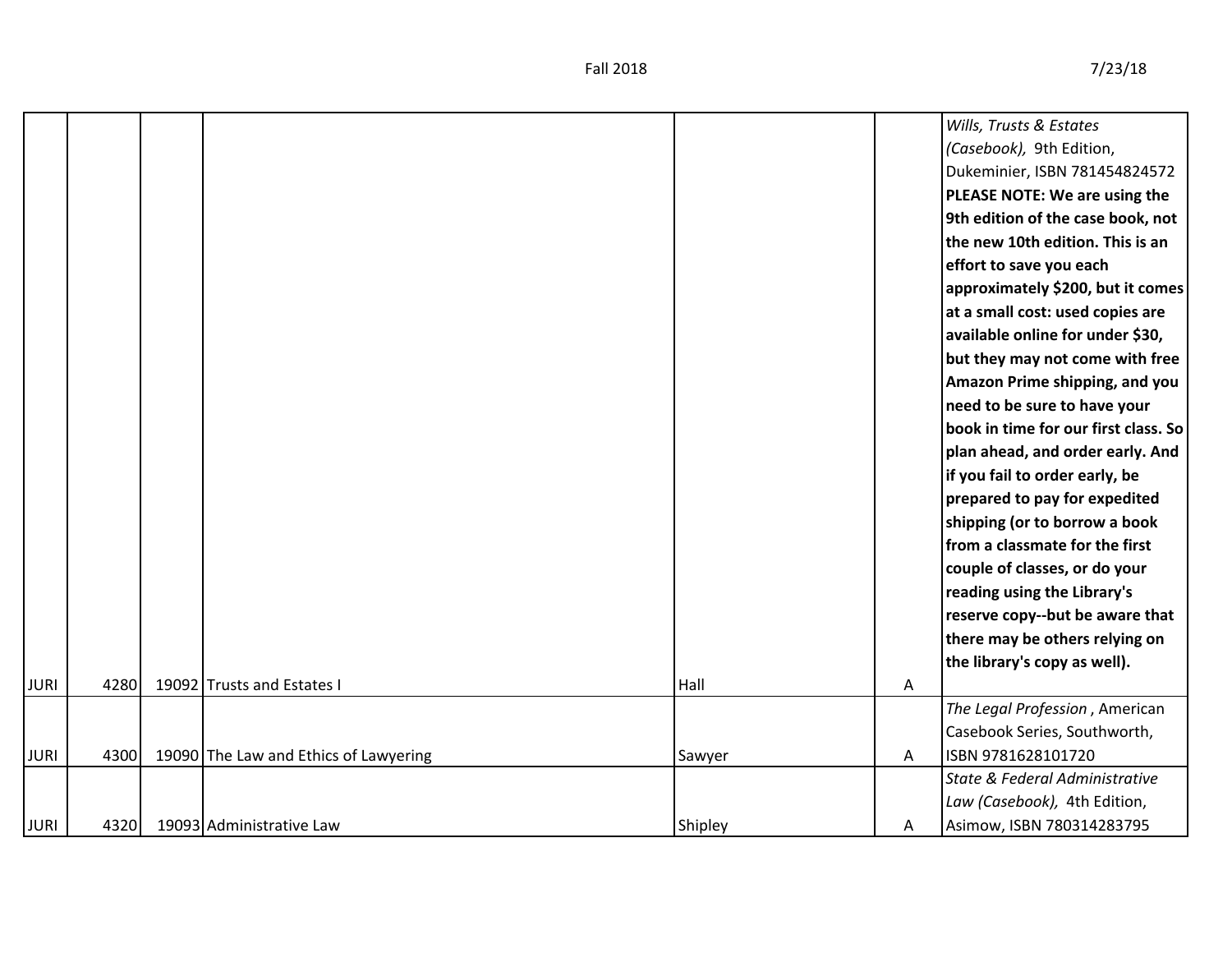|             |      |                                                               |                      |   | Law of Debtors & Creditors         |
|-------------|------|---------------------------------------------------------------|----------------------|---|------------------------------------|
|             |      |                                                               |                      |   | (w/Bind-in Access Code), 7th       |
|             |      |                                                               |                      |   | Edition, Warren, ISBN              |
|             |      |                                                               |                      |   | 9781454822387 AND Bankruptcy       |
|             |      |                                                               |                      |   | & Article 9 2018 Statutory         |
|             |      |                                                               |                      |   | Supplement, Warren, ISBN           |
|             |      |                                                               |                      |   | 9781454894599 (NOTE: If 2018       |
|             |      |                                                               |                      |   | Edition is not available when      |
|             |      |                                                               |                      |   | classes begin, the 2017 version of |
|             |      |                                                               |                      |   | the supplement will be             |
| <b>JURI</b> | 4360 | 34972 Bankruptcy                                              | Simon                | Α | acceptable)                        |
|             |      |                                                               |                      |   | Modern Military Justice, 2nd       |
|             |      |                                                               |                      |   | Edition, Maggs & Schenck, ISBN     |
| <b>JURI</b> | 4390 | 34925 Military Law                                            | Shi                  | Α | 9781634598279                      |
|             |      |                                                               |                      |   | Constitutional Torts, Nahmod,      |
| <b>JURI</b> | 4420 | 26908 Constitutional Litigation Seminar                       | Wells                | Α | ISBN 9781632815507                 |
|             |      |                                                               |                      |   | Corporate Finance, 2nd Edition,    |
| <b>JURI</b> | 4441 | 34879 Corporate Finance                                       | <b>Bruner</b>        | Α | Lubben, ISBN 9781454891956         |
|             |      |                                                               |                      |   | Criminal Procedure, Principles,    |
|             |      |                                                               |                      |   | Policies & Perspectives, 6th       |
|             |      |                                                               |                      |   | Edition, Dressler, ISBN            |
| <b>JURI</b> | 4460 | 19096 Criminal Procedure I                                    | Gabriel              | Α | 9781634603164                      |
| <b>JURI</b> | 4581 | 39232 Select Topics in Judicature: Executive Branch Lawyering | Judge Barron / Amann | A | See Instructor for materials       |
|             |      | Select Topics in Judicature: Opinion Testimony and Scientific |                      |   |                                    |
| <b>JURI</b> | 4581 | 39233 Evidence                                                | Judge Royal / Hall   | B | See Instructor for materials       |
| <b>JURI</b> | 4585 | 39191 Supreme Court Current Term                              | West                 | A | No Textbook Required               |
|             |      |                                                               |                      |   | The e-Myth Attorney, Gerber,       |
|             |      |                                                               |                      |   | ISBN 9780470503652 AND How         |
|             |      |                                                               |                      |   | to Start & Build A Law Practice,   |
|             |      |                                                               |                      |   | 5th Edition, Foonberg, ISBN        |
|             |      |                                                               |                      |   | 1590312473 AND Solo by Choice,     |
|             |      |                                                               |                      |   | 2nd Edition, Elefant, ISBN         |
| <b>JURI</b> | 4625 | 39285 Solo and Small Firm Practice                            | Arauz                | A | 9780940675834                      |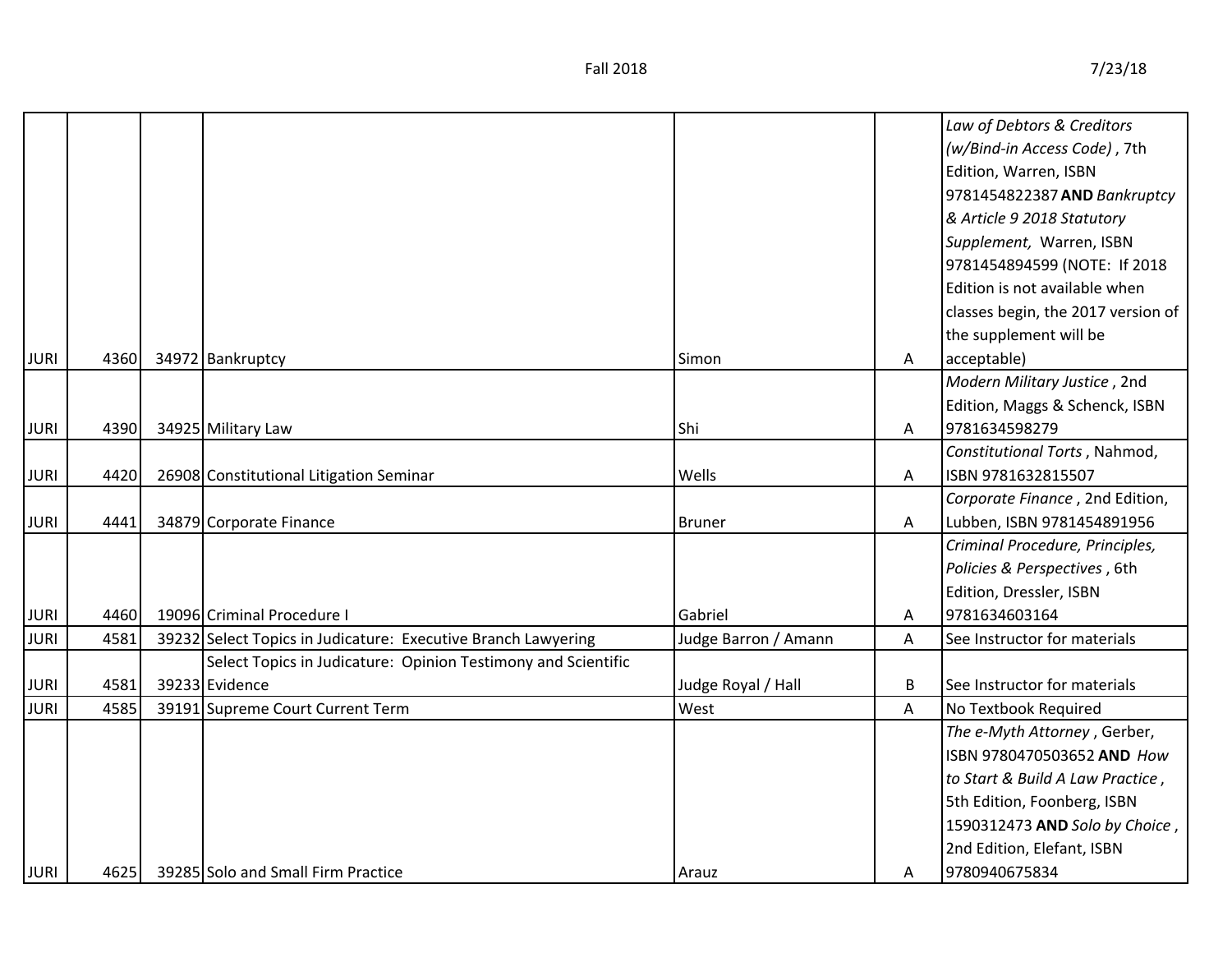|             |      |                                         |            |   | Tommorrow's Lawyers: An            |
|-------------|------|-----------------------------------------|------------|---|------------------------------------|
|             |      |                                         |            |   | Introduction to Your Future, 2nd   |
|             |      |                                         |            |   | Edition, Susskind, ISBN            |
|             |      |                                         |            |   | 9780198796633 AND The Great        |
|             |      |                                         |            |   | Legal Reformation: Notes from      |
|             |      |                                         |            |   | the Field, Kowalski, ISBN          |
|             |      |                                         |            |   | 9781532032165 AND Artificial       |
|             |      |                                         |            |   | Intelligence and Legal Analytics:  |
|             |      |                                         |            |   | New Tools for the Law Practice in  |
|             |      |                                         |            |   | the Digital Age, Ashley, ISBN      |
| <b>JURI</b> | 4628 | 39424 Innovation in the Practice of Law | Bartlett   | A | 9781316622810                      |
| <b>JURI</b> | 4670 | 39192 International Human Rights        | Amann      | A | See Instructor for materials       |
|             |      |                                         |            |   | <b>United States International</b> |
|             |      |                                         |            |   | Taxation, Postlewaite, ISBN        |
| <b>JURI</b> | 4710 | 39237 International Taxation            | Schueneman | A | 9781632815422                      |
|             |      |                                         |            |   | Labor Law (Casebook), 16th         |
|             |      |                                         |            |   | edition, Cox, ISBN                 |
|             |      |                                         |            |   | 9781628101515 AND Cox and          |
|             |      |                                         |            |   | Bok's Labor Law, Cases and         |
|             |      |                                         |            |   | Materials, 16th, 2018 Statutory    |
|             |      |                                         |            |   | Appendix and Case Supplement,      |
| <b>JURI</b> | 4760 | 26882 Labor Law                         | Johnson    | A | Cox, ISBN 9781640209824            |
|             |      |                                         |            |   | ADR in Workplace (Casebook),       |
|             |      |                                         |            |   | 3rd Edition, Cooper, ISBN          |
| <b>JURI</b> | 4770 | 34915 Labor Arbitration                 | Hagaman    | A | 9780314195883                      |
| <b>JURI</b> | 4821 | 39528 Race and the Law                  | Baradaran  | Α |                                    |
|             |      |                                         |            |   | Election Law, 6th Edition,         |
|             |      |                                         |            |   | Lowenstein & Hasen, ISBN           |
| <b>JURI</b> | 4825 | 39303 Election Law                      | Ringhand   | A | 9781531004729                      |
| <b>JURI</b> | 4923 | 39288 Patent Prosecution and Procedure  | Warenzak   | Α | No Textbook Required               |
|             |      |                                         |            |   | <b>Trademark and Unfair</b>        |
|             |      |                                         |            |   | Competition, 4th Edition,          |
| <b>JURI</b> | 4930 | 31817 Trademark Law                     | Swann      | A | Dinwoodie, ISBN 9781454827825      |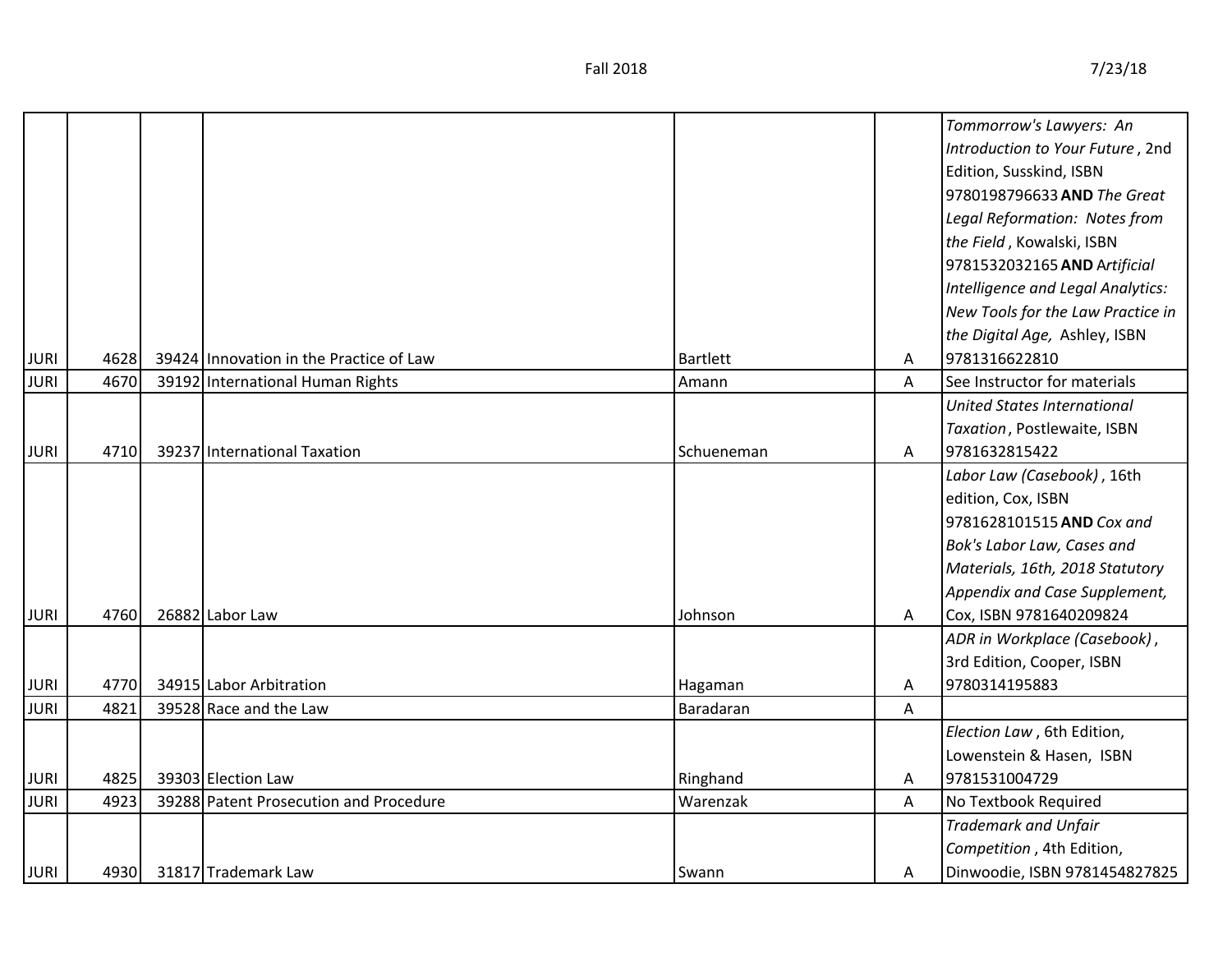|             |      |                                    |                |   | Securities Regulation, Cases &            |
|-------------|------|------------------------------------|----------------|---|-------------------------------------------|
|             |      |                                    |                |   | Analysis (Casebook), 4th Edition,         |
|             |      |                                    |                |   | Choi, ISBN 9781609304195 AND              |
|             |      |                                    |                |   | <b>Securities Regulation Statutory</b>    |
|             |      |                                    |                |   | Supplement 2017, Choi, ISBN               |
| <b>JURI</b> | 4960 | 19109 Securities Regulation        | Rodrigues      | A | 9781683286370                             |
|             |      |                                    |                |   | Employment Discrimination, 2nd            |
|             |      |                                    |                |   | Edition, Grover,                          |
| <b>JURI</b> | 4990 | 35097 Employment Discrimination    | Richardson     | A | ISBN 9781611633085                        |
|             |      |                                    |                |   | Trial Techniques and Trials, 9th          |
|             |      |                                    |                |   | Edition, Mauet, ISBN                      |
| <b>JURI</b> | 5040 | 19111 Trial Practice Seminar       | Casey          | A | 9781454822332                             |
|             |      |                                    |                |   | Trial Techniques and Trials, 9th          |
|             |      |                                    |                |   | Edition, Mauet, ISBN                      |
| <b>JURI</b> | 5040 | 19112 Trial Practice Seminar       | A. Cook        | B | 9781454822332                             |
|             |      |                                    |                |   | Taxation of Individual Income,            |
|             |      |                                    |                |   | 12th Edition, Burke, ISBN                 |
|             |      |                                    |                |   | 9781531008727 (MUST HAVE THE              |
|             |      |                                    |                |   | <b>12TH EDITION) AND Federal</b>          |
|             |      |                                    |                |   | Income Tax: Codes and                     |
|             |      |                                    |                |   | Regulations (2017-2018),                  |
| <b>JURI</b> | 5120 | 34991 Federal Income Tax           | Polsky         | A | Dickinson, ISBN 9780808046363             |
|             |      |                                    |                |   | <b>Essential Concepts of Business for</b> |
|             |      |                                    |                |   | Lawyers, 2nd Edition, Rhee, ISBN          |
| <b>JURI</b> | 5125 | 39207 Business Basics for Lawyers  | Polsky         | A | 9781454870432                             |
|             |      |                                    |                |   | Environmental Regulation, 8th             |
|             |      |                                    |                |   | Edition, Percival, ISBN                   |
| <b>JURI</b> | 5280 | 34962 Environmental Law            | Fowler         | A | 9781454882114                             |
|             |      |                                    |                |   | Contemporary Family Law, 4th              |
|             |      |                                    |                |   | Edition, Abrams, ISBN                     |
| <b>JURI</b> | 5330 | 31109 Family Law                   | Scartz         | A | 9781628101652                             |
| <b>JURI</b> | 5380 | 19148 International Legal Research | <b>Burnett</b> | A | No Textbook Required                      |
| <b>JURI</b> | 5440 | 39193 Ethics in Litigation         | Brown          | A | No Textbook Required                      |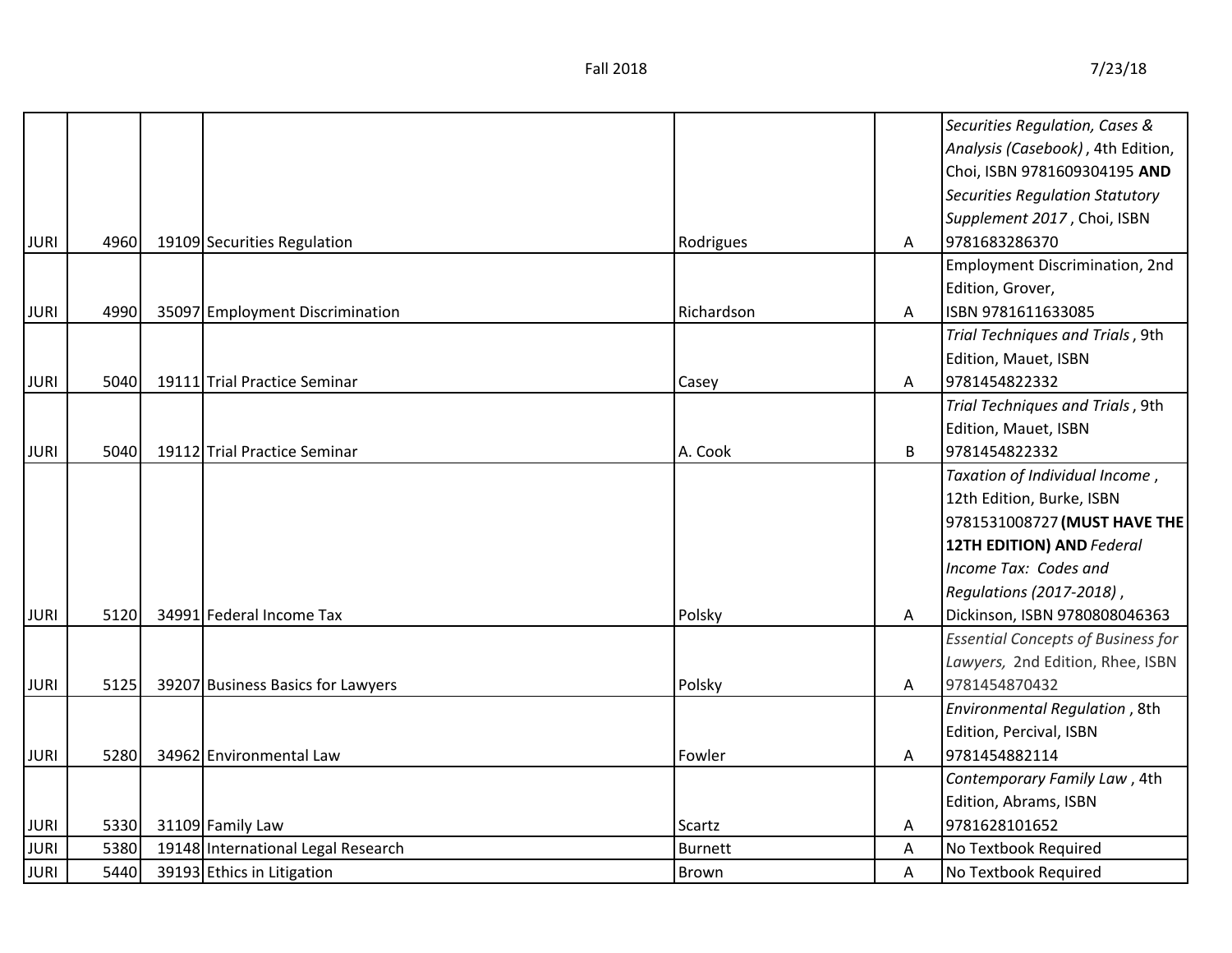|             |               |            |                                                              |                      |                | Law of Financial Institutions         |
|-------------|---------------|------------|--------------------------------------------------------------|----------------------|----------------|---------------------------------------|
|             |               |            |                                                              |                      |                | (Casebook), 5th Edition, Carnell      |
| <b>JURI</b> | 5470          |            | 34890 Banking Law                                            | Baradaran            | Α              | and Macey, ISBN 9781454809944         |
|             |               |            |                                                              |                      |                | <b>Oxford Handbook of American</b>    |
|             |               |            |                                                              |                      |                | Sports Law, McCann, ISBN              |
| <b>JURI</b> | 5550          |            | 39284 Sports Law                                             | Cooper / Heller      | Α              | 9780190465957                         |
| <b>JURI</b> | 5589          |            | 39624 Foundation of US Privacy Law and Practice              | <b>Briceno</b>       | A              | No Textbook Required                  |
|             |               |            |                                                              |                      |                | <b>RECOMMENDED:</b> Game Theory       |
|             |               |            |                                                              |                      |                | and the Law, Baird, Gertner, and      |
| <b>JURI</b> | 5595          |            | 39628 Game Theory and the Law                                | Ayal / Miller        | B              | Picker, ISBN 9780674341111            |
|             |               |            |                                                              |                      |                | Class materials will be available     |
|             |               |            |                                                              |                      |                | for purchase at Bel-Jeans. Contact    |
|             |               |            |                                                              |                      |                | Amy Weaver in the Dean's Office       |
| <b>JURI</b> | 5595          |            | 35239 Cybersecurity                                          | Sumner               | A              | with any questions.                   |
| <b>JURI</b> | 5596          |            | 39278 Political Leadership and the Law                       | Chambliss / Knowles  | A              | No Textbook Required                  |
| <b>JURI</b> | 5597          |            | 39234 Select Topics in Judicature: Multi-District Litigation | Judge Robreno /Burch | A              | No Textbook Required                  |
|             |               |            |                                                              |                      |                | <b>Fundamentals of Federal Income</b> |
|             |               |            |                                                              |                      |                | Taxation, 19th Edition, Freeland,     |
|             |               |            |                                                              |                      |                | ISBN 9781640208520 AND                |
|             |               |            |                                                              |                      |                | <b>Selected Federal Taxation</b>      |
|             |               |            |                                                              |                      |                | <b>Statutes and Regulations, 2019</b> |
|             |               |            |                                                              |                      |                | Edition, Lanthrope, ISBN              |
| <b>JURI</b> | 5640          |            | 39529 Timing in Federal Tax                                  | Watson               | Α              | 9781640208179                         |
| <b>JURI</b> | 5643          |            | 39530 Corporate Compliance: Controls and Breakdowns          | Baradaran            | A              | No Textbook Required                  |
| <b>JURI</b> | 5646          |            | 31118 Internal Investigations                                | Conner               | A              | No Textbook Required                  |
|             |               |            |                                                              |                      |                | Barbarians at the Gate,               |
| <b>JURI</b> | 5665          |            | 19126 Business Ethics Seminar                                | Rodrigues / Morgan   | Α              | Burrough, ISBN 9780061655555          |
| <b>JURI</b> | <b>Number</b> | <b>CRN</b> | <b>Clinics, Externships, and Practicums</b>                  | <b>Instructor</b>    | <b>Section</b> |                                       |
| <b>JURI</b> | 4155S         |            | 35173 Appellate Litigation Clinic I                          | T. Burch             | A              | No Textbook Required                  |
| <b>JURI</b> | 4216S         |            | 31055 Business Law Practicum                                 | Tracy                | A              | No Textbook Required                  |
| <b>JURI</b> | 4500S         |            | 35094 Criminal Defense Practicum II                          | Gabriel              | A              | No Textbook Required                  |
| <b>JURI</b> | 5140S         |            | 39361 Family Justice Clinic                                  | Scartz               | A              | No Textbook Required                  |
| <b>JURI</b> | 5160S         |            | 31091 Prosecution II                                         | A. Cook              | A              | No Textbook Required                  |
| <b>JURI</b> | 5170S         |            | 35096 Criminal Defense Practicum I                           | Gabriel              | A              | No Textbook Required                  |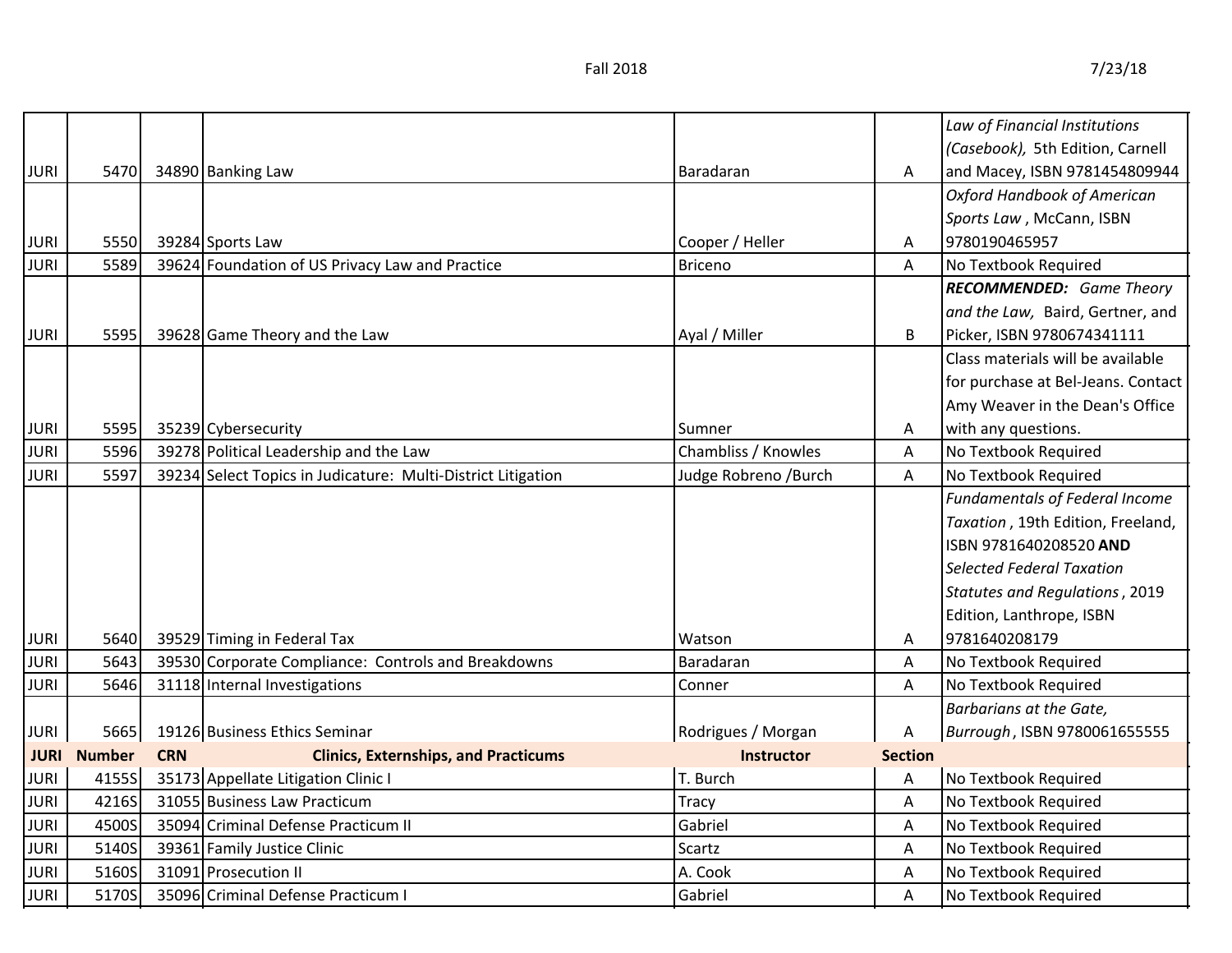| <b>JURI</b> | 5278S              |            | 39368 Practicum in Animal Welfare Skills                        | Milot             | A              | No Textbook Required              |
|-------------|--------------------|------------|-----------------------------------------------------------------|-------------------|----------------|-----------------------------------|
|             |                    |            |                                                                 |                   |                | Environmental Law & Policy, 4th   |
|             |                    |            |                                                                 |                   |                | Edition, Salzman, ISBN            |
| <b>JURI</b> | 5289S              |            | 39381 Environmental Law Practicum                               | Fowler            | A              | 9781609303051                     |
| <b>JURI</b> | 5310S              |            | 31096 Capital Assistance Project                                | Nesset            | A              | No Textbook Required              |
|             |                    |            |                                                                 |                   |                | Writing for Litigation, Bridges,  |
| <b>JURI</b> | 5455E              |            | 34956 Document Drafting: Litigation                             | Trimble           | A              | ISBN 9781454802730                |
|             |                    |            |                                                                 |                   |                | Lawyers, Clients & Narrative: A   |
|             |                    |            |                                                                 |                   |                | Framework for Law Students and    |
|             |                    |            |                                                                 |                   |                | Practitioners, Grose and Johnson, |
| <b>JURI</b> | 5628S              |            | 31085 Community Health Law Partnership                          | Cade              | A              | ISBN 1531003842                   |
| <b>JURI</b> | 5690S              |            | 34871 Public Interest Practicum                                 | Grant             | A              | No Textbook Required              |
| <b>JURI</b> | 5761S              |            | 31383 Child Endangerment and Sexual Exploitation                | Hetherington      | Α              | No Textbook Required              |
| <b>JURI</b> | 5963S              |            | 35107 Civil Externship II                                       | Scherr            | A              | No Textbook Required              |
| <b>JURI</b> | 5968S              |            | 31088 Corporate Counsel Externship                              | Morgan            | А              | No Textbook Required              |
|             |                    |            |                                                                 |                   |                | Learning from Practice, 3rd       |
|             |                    |            |                                                                 |                   |                | Edition, Wortham, ISBN            |
| <b>JURI</b> | 5970S              |            | 35105 Civil Externship I                                        | Grant             | A              | 9781634596183                     |
| <b>JURI</b> | 5976S              |            | 31225 Mediation Practicum II                                    | Lanier            | Α              | No Textbook Required              |
| <b>JURI</b> | 5977S              |            | 39203 Veterans Legal Services Clinic                            | Scherr            | A              | No Textbook Required              |
|             | <b>JURI Number</b> | <b>CRN</b> | <b>Atlanta Semester in Practice</b>                             | <b>Instructor</b> | <b>Section</b> |                                   |
|             |                    |            |                                                                 |                   |                | Statuatory Interpretation: A      |
|             |                    |            |                                                                 |                   |                | Practical Lawyering Course, 2nd   |
|             |                    |            |                                                                 |                   |                | Edition, Levin, ISBN              |
| <b>JURI</b> | 4880               |            | 34889 Legislation and Statutory Interpretation                  | Levin             | Α              | 9781634605199                     |
| <b>JURI</b> | 4900               |            | 34912 State and Local Governments                               | Flanigan          | A              | No Textbook Required              |
|             |                    |            |                                                                 |                   |                | The Study of Law: A Critical      |
|             |                    |            |                                                                 |                   |                | Thinking Approach, 4th Edition,   |
|             |                    |            |                                                                 |                   |                | Currier & Eimermann, ISBN         |
| <b>JURI</b> | 6501               |            | 19861 Legal System of the United States (MSL section)           | Batten            | Α              | 9781454852223                     |
|             |                    |            |                                                                 |                   |                | Learning from Practice, 3rd       |
|             |                    |            |                                                                 |                   |                | Edition, Wortham, ISBN            |
| <b>JURI</b> | 5981S              |            | 39364 Atlanta Civil Externship Semester in Practice             | Grant             | Α              | 9781634596183                     |
| <b>JURI</b> | 5993S              |            | 39366 Atlanta Corporate Counsel Externship Semester in Practice | Morgan            | B              | No Textbook Required              |